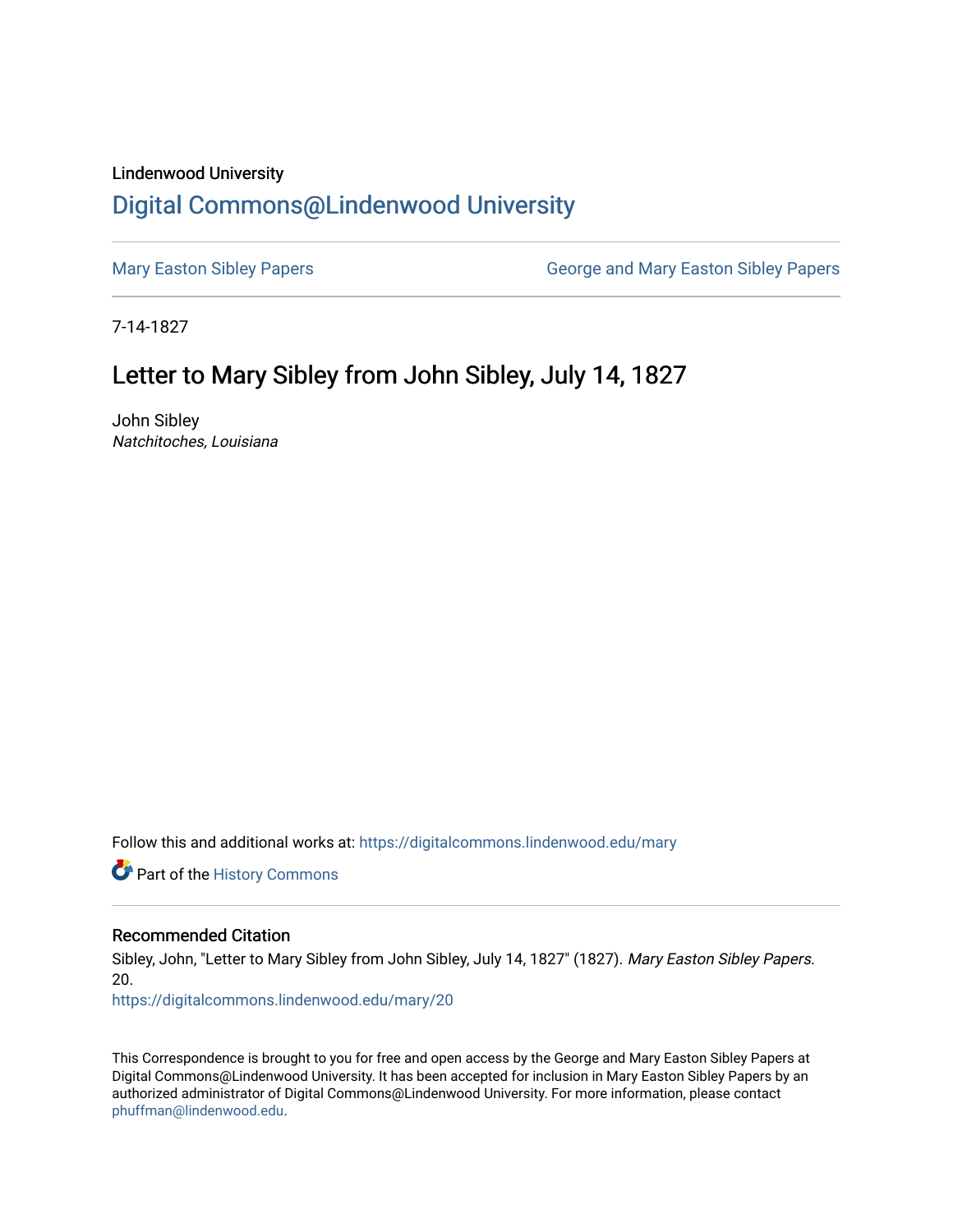Mrs. Mary Sibley

George C. Sibley Esq. Fort Osage Missouri  $\frac{1}{2}$ 

John Sibley 14. July, 1827 Recd. by G. C. S. 30th August, 1827. Same time wrote to Major Sibley

Natchitoches July 14. 1827.

My dear Mary

By the last mail your very Interesting & Agreeable letter Post Marked June 1 1827 I received as you had Omitted to Seal it, passing thro' so many hands it may have been taken for a Circular. You will not be surprised if you should see Extracts from it going the News-paper rounds- I could not, nor would not forgive Geo. Sibley for his unpardonable negligence in writing to me, if he had not on the authority of the highest orders (yourselfe) constituted & appointed you his Attorney in fact to perform that duty, my pardon is limited to the time you faithfully execute the commission & no longer- Yourselfe & Genl. Lafayette do not seem exactly to agree. but as the Gen. in Law would be Adjudged the most disinterested Witness of course, the weight of testimony would be against you: On the whole. I think you may as well let the General be credited in full & drop the argument. & I have a long time known that we are as much Bound to disbelieve your Sex in Some things as to believe them in Others.

Geo. Sibley has gone again about the Road. I think he is taking too much trouble about that Road, for when Red River shall be opened for Steam Boats, that will be the Channel of Commerce to New Mexico.- You mention the Garrison at Councel Bluff being mov'd lower down near the State line I have a very imperfect Idea of the Relative position of places on the Missouri. I do not know where the State line is, how far your place is from old Fort Osage, or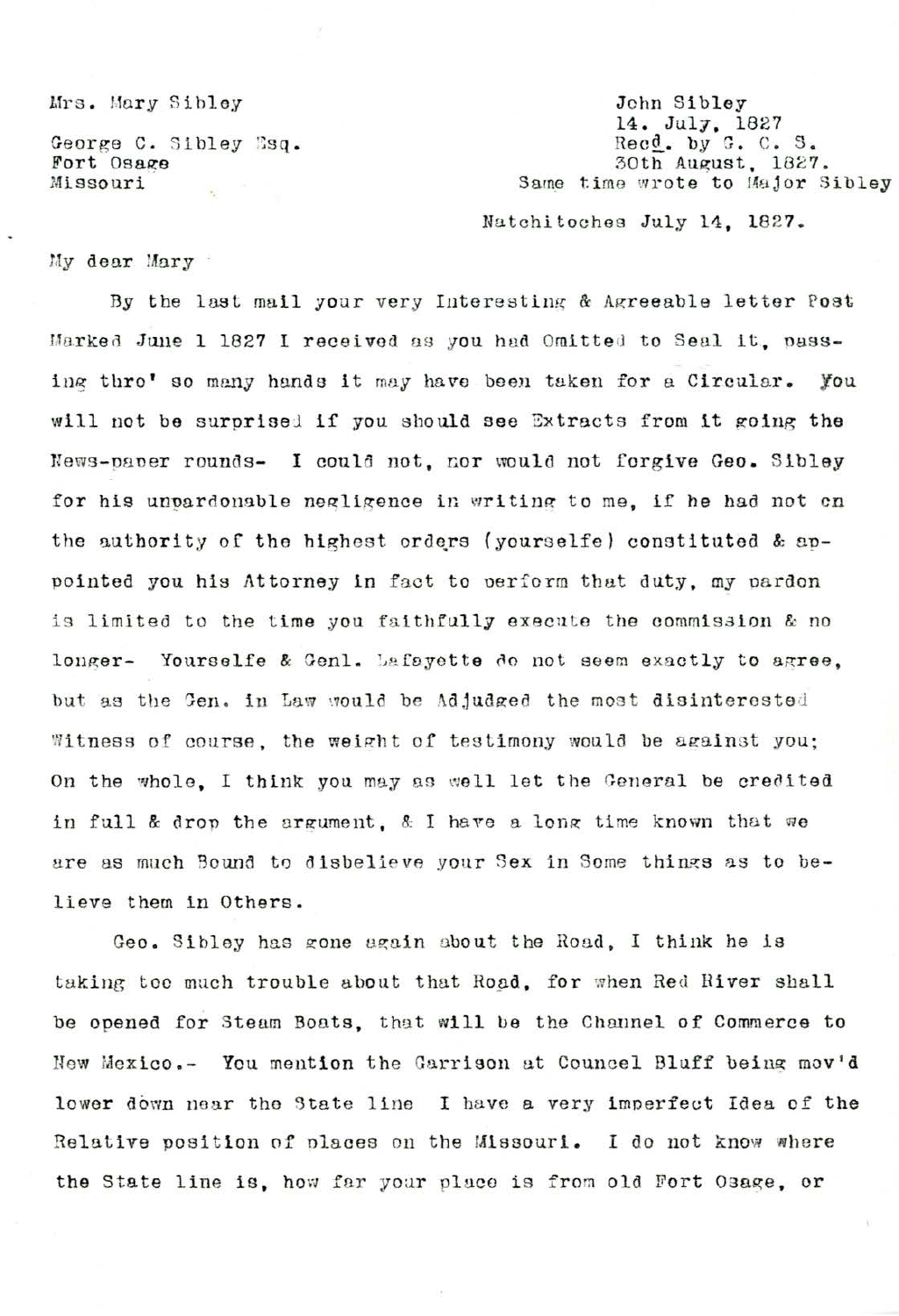how far above the Council Bluff is.- What you mention relative to the Trade of New Mexico, the Road, but more particularly the Story of the poor Spanishette (?) excites sympathy. how Mortified must have been those humane American Officers at the failure of their efforts to save her: but their interference was the cause of changing the mode of her Death from one the most Cruel & Barbarous for one Sudden, unexpected & of Short Suffering, which may in part compensate them for their efforts for her. I am pretty well Acquainted with the Pauee Character having once been the agent for four hords from that Nation.- I have wished for some Months to enquire of G. Sibley If he ever had any knowledge of a Certain Doctor Hunter the Author of a Book published in 1823 in Philada. The Same man was murdered by the Cheroke Indians who now live in the Province of Taxas. Many People here believe he was an imposter. If he had lived amongst the Kanzas & Osages as he asserts C. Sibley must have known something about him.

There was here a few Weeks ago a Col. Adram who told me he was well acquainted with G. Sibley, & said he saw him Somewhere on the Missouri last Spring, that he was in good health &-- Judge Johnston was here about a Month ago, he spoke kindly of you, he left his funily in Washington made a short Stay in Louissiana, hurried Back to Washington- Mr. Lee the husband of Eliza was directed by the War department to Lay out & Mark a Road from this place to Cantonment Fousin about three hundred Miles above this place on Red River, at Kiomitchee, he has been out mear two Months. is expected home in a Short time, his wife being somewhat advanced in a Certain way, her Mother & Ann are Staying with her, till Lee Returns. On the 4th of July the officers at Cantonment Jessup made a splendid entertainment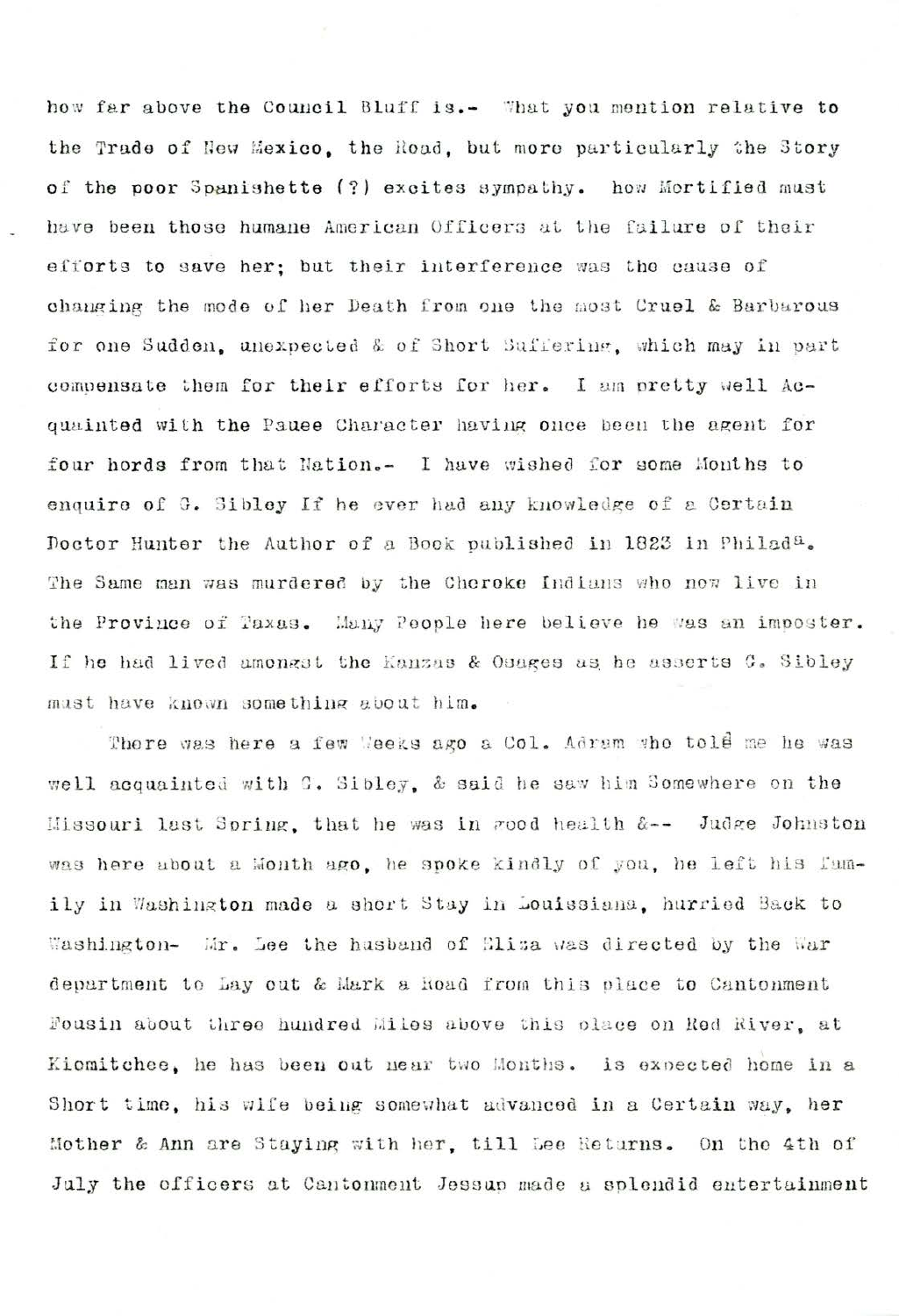how far above the Council Bluff is.- What you mention relative to the Trade of New Mexico, the Road, but more particularly the Story of the poor Spanishette (?) excites sympathy. how Mortified must have been those humane American Officers at the failure of their efforts to save her: but their interference was the cause of changing the mode of her Death from one the most Cruel & Barbarous for one Sudden, unexpected & of Short Suffering, which may in part compensate them for their efforts for her. I am pretty well Acquainted with the Pauee Character having once been the agent for four hords from that Nation.- I have wished for some Months to enquire of G. Sibley If he ever had any knowledge of a Certain Doctor Hunter the Author of a Book published in 1823 in Philada. The Same man was murdered by the Cheroke Indians who now live in the Province of Taxas. Many People here believe he was an imposter. If he had lived amongst the Kanzas & Osages as he asserts C. Sibley must have known something about him.

There was here a few Weeks ago a Col. Adram who told me he was well acquainted with G. Sibley, & said he saw him Somewhere on the Missouri last Spring, that he was in rood health &-- Judge Johnston was here about a Month ago, he spoke kindly of you, he left his family in Washington made a short Stay in Louissiana, hurried Back to Washington- Mr. Lee the husband of Eliza was directed by the War department to Lay out & Mark a Road from this place to Cantonment Fousin about three hundred Miles above this place on Red River, at Kiomitchee, he has been out near two Months. is expected home in a Short time, his wife being somewhat advanced in a Certain way, her Mother & Ann are Staying with her, till Lee Returns. On the 4th of July the officers at Cantonment Jessup made a splendid entertainment